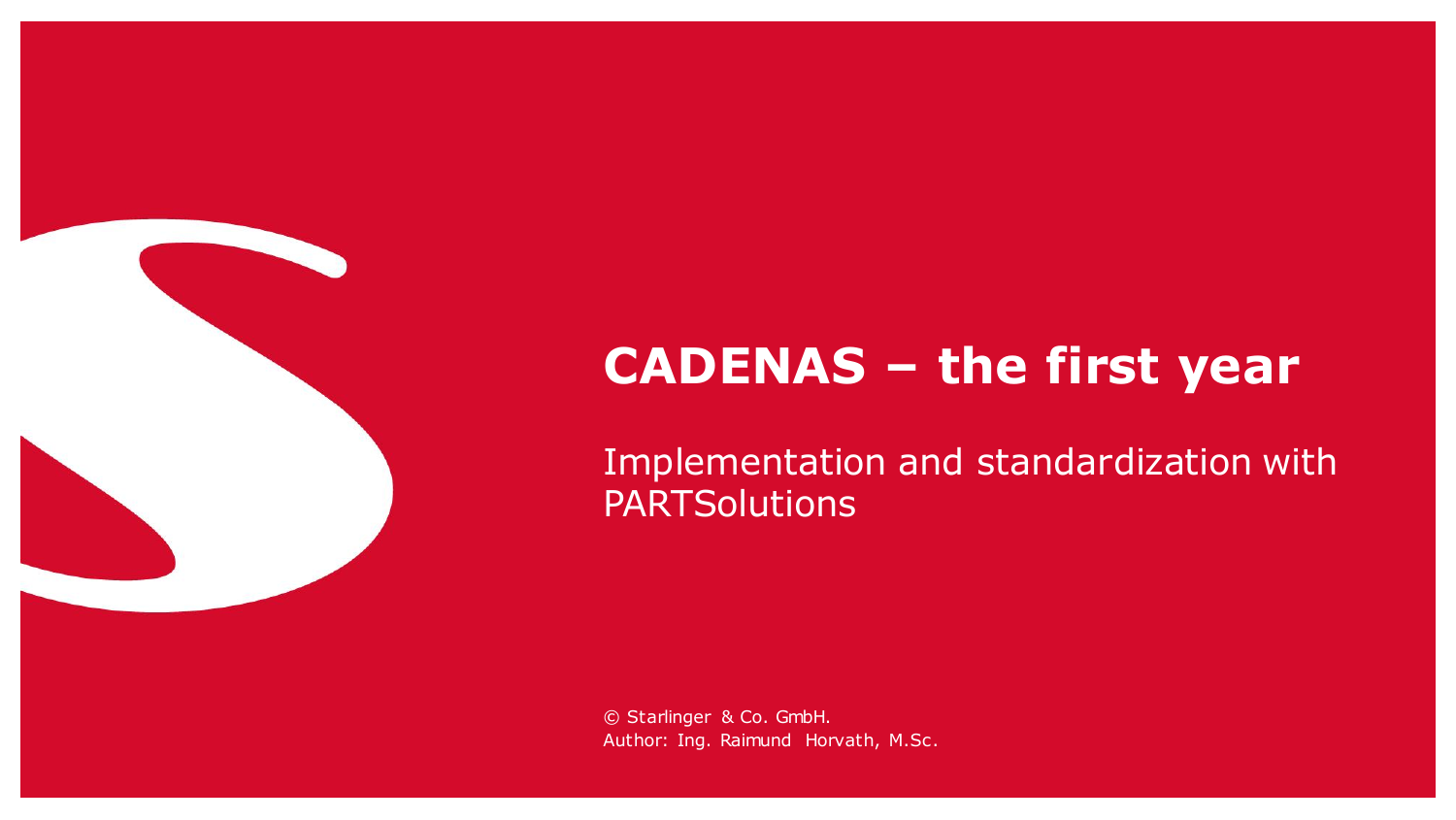## **Topics**

- Introducing Starlinger & Co. GmbH
- Initial status and basis of purchase decision
- Implementation and results





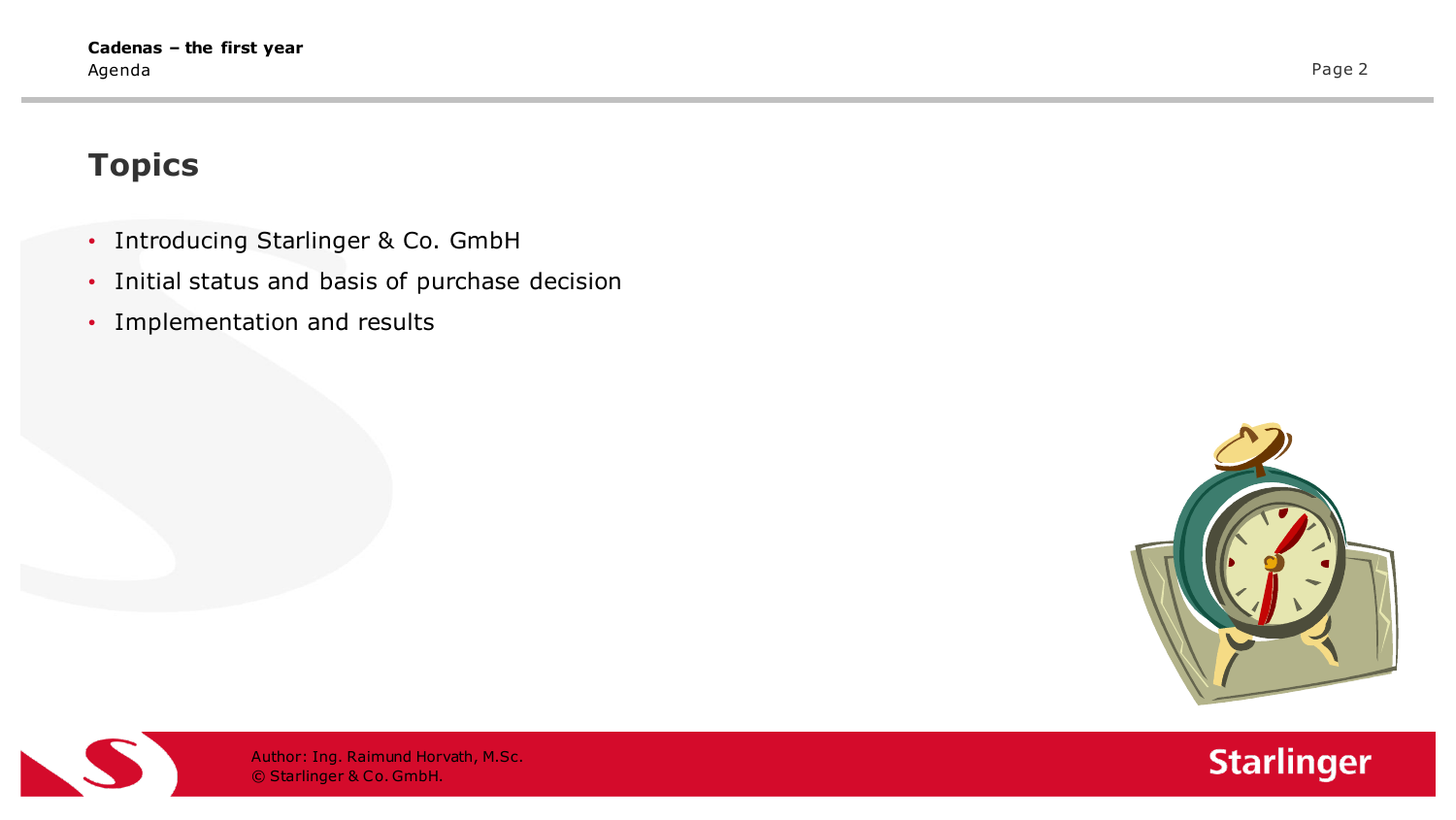# **Introducing Starlinger & Co. GmbH**

Starlinger – who are we?

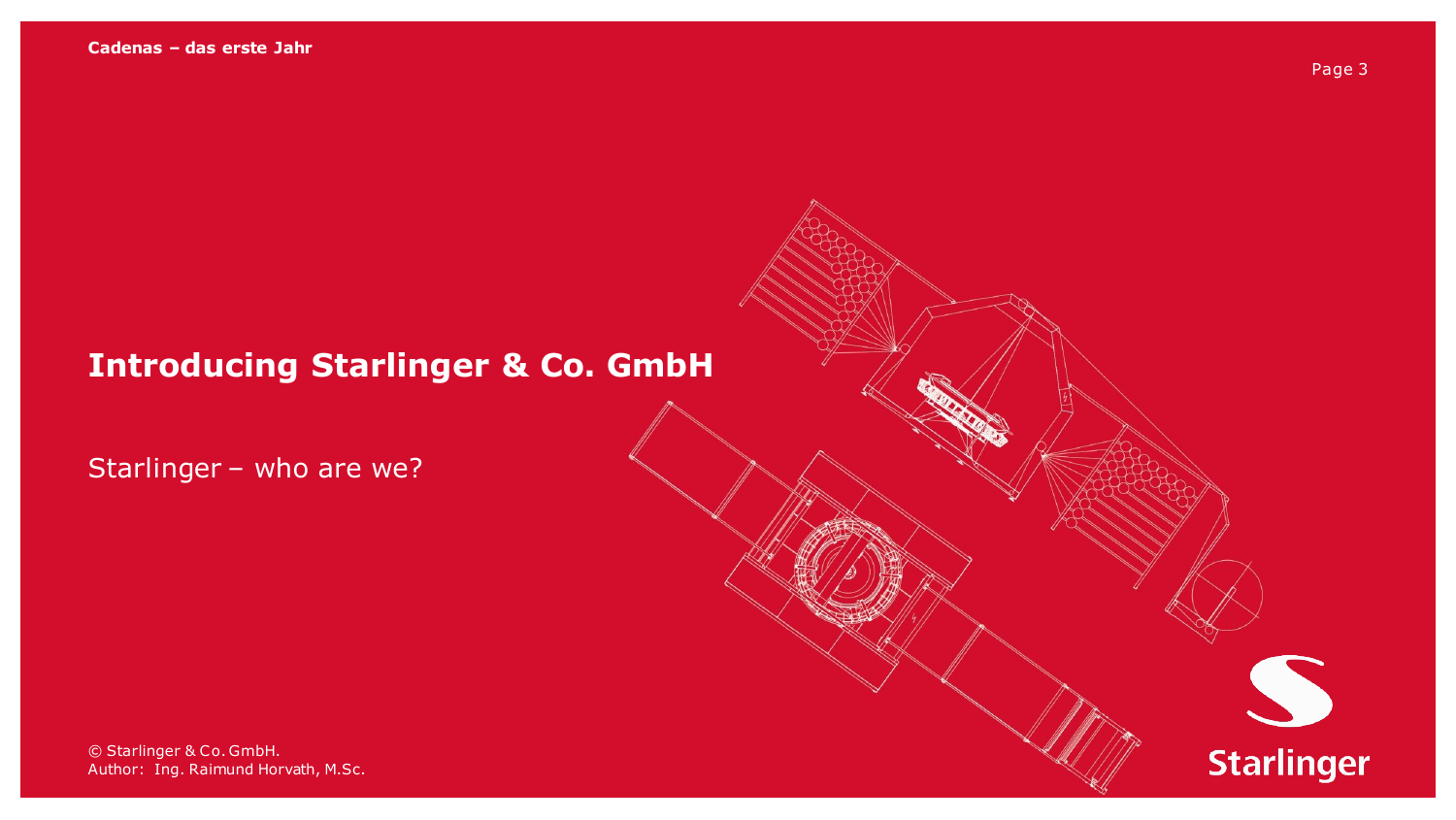#### **Starlinger Key – Data**



- World market leader in the fields of woven plastic packaging and PET recycling and refinement
- Founded 1835 in Vienna
- Production sites in Weissenbach/Austria and Taicang/China
- Branches in the USA, India, Russia, Uzbekistan, Indonesia, China, South Africa and Brazil
- Over 600 employees
- Export quota: over 98 %
- Starlinger customers in over 130 countries produce approx. 15 billion sacks per year



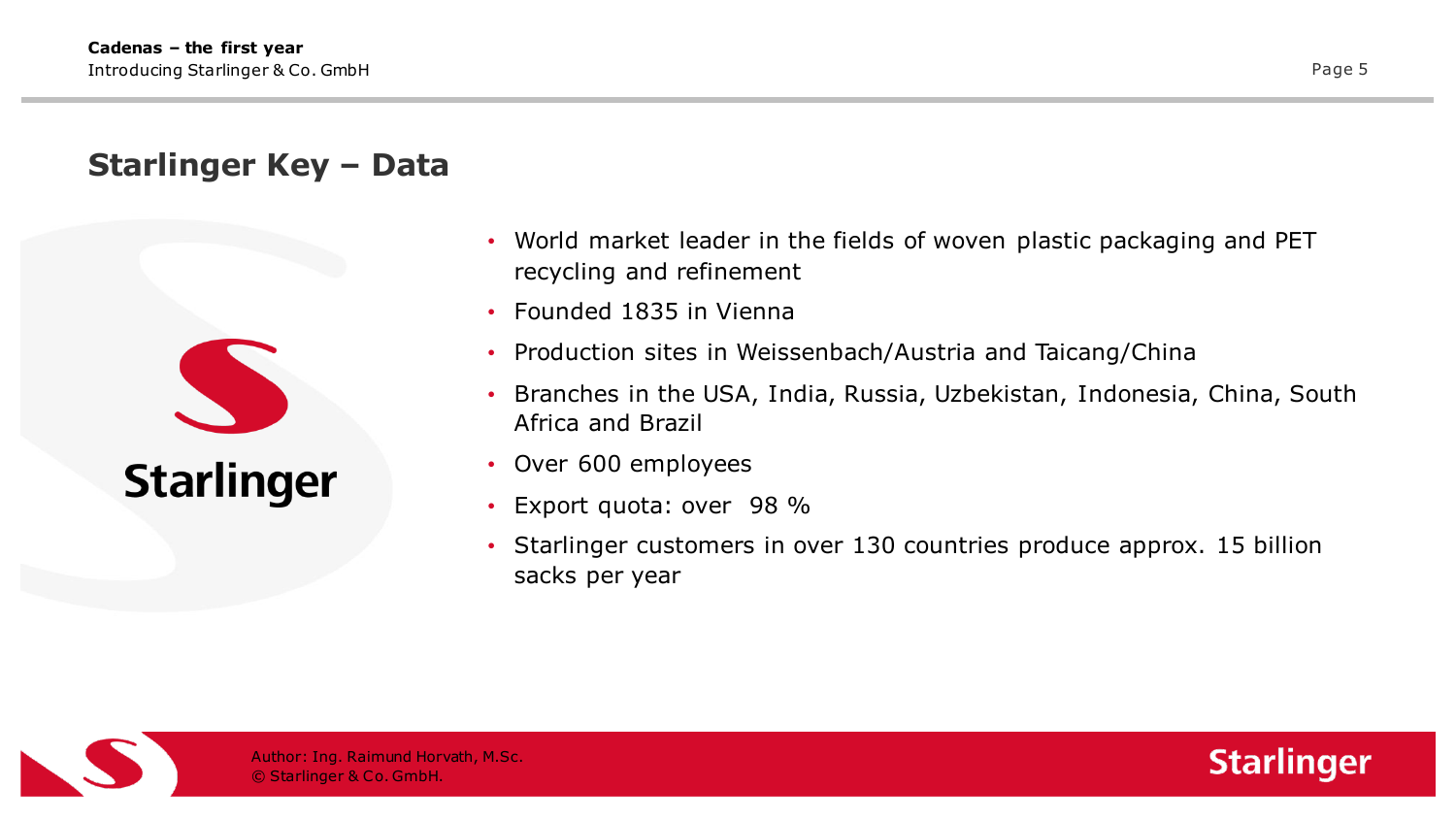#### **Associated Companies:**

# unistrap

#### **TINIMAS** ...









- unistrap GmbH, Austria; approx. 60 employees
- Machine assembly, woven tubing for gas and water rehabiltation, phosphatin of metal surfaces
- UNIMAS GmbH, Hungary; approx. 120 employees
- Sheet metal forming, steel components, powder coating, machine assembly
- MAPLAN GmbH, Ternitz/Austria; approx. 150 employees
- Rubber injection moulding machinery for clamping forces from 150 kN minimum to 10,000 kN maxium
- Maplan Schwerin, Germany; approx. 240 employees
- Components for plastics machinery, screws, plates, barrels, motor casings
- Tisza Textil, Hungary, France, Estonia; approx. 450 employees
- Production of FIBCs, roof insulation films, agricultural films, woven plastic sacks (AD\*STAR®)
- SML GmbH, Lenzing/Austria; approx. 190 employees
- Extrusion coating and laminating lines, coextrusion, cast film and calendering lines, spinning lines for multifilaments



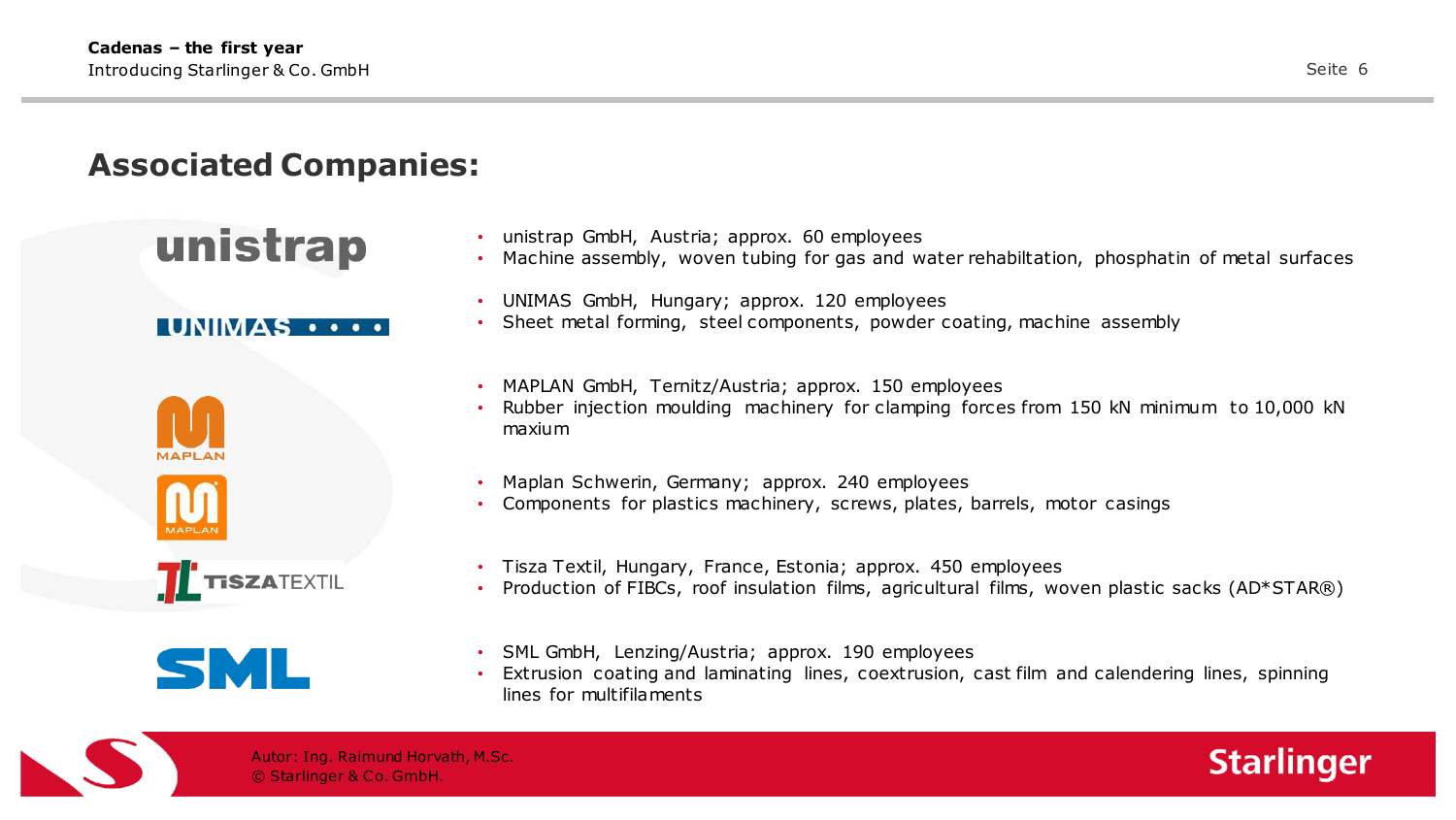#### **Starlinger - establishments and agencies worldwide**

. . . . . . . . . . . . . ▬ T. × m m a sa ٠ . . . ≖ п . . **Contract Contract** . . . . . . .  $\blacksquare$  establishments m m **COLLEGE** angencies a.  $\mathbb{R}^n$  $\mathcal{L}_{\mathcal{A}}$ 



 $\mathcal{L}_{\mathcal{A}}$ 



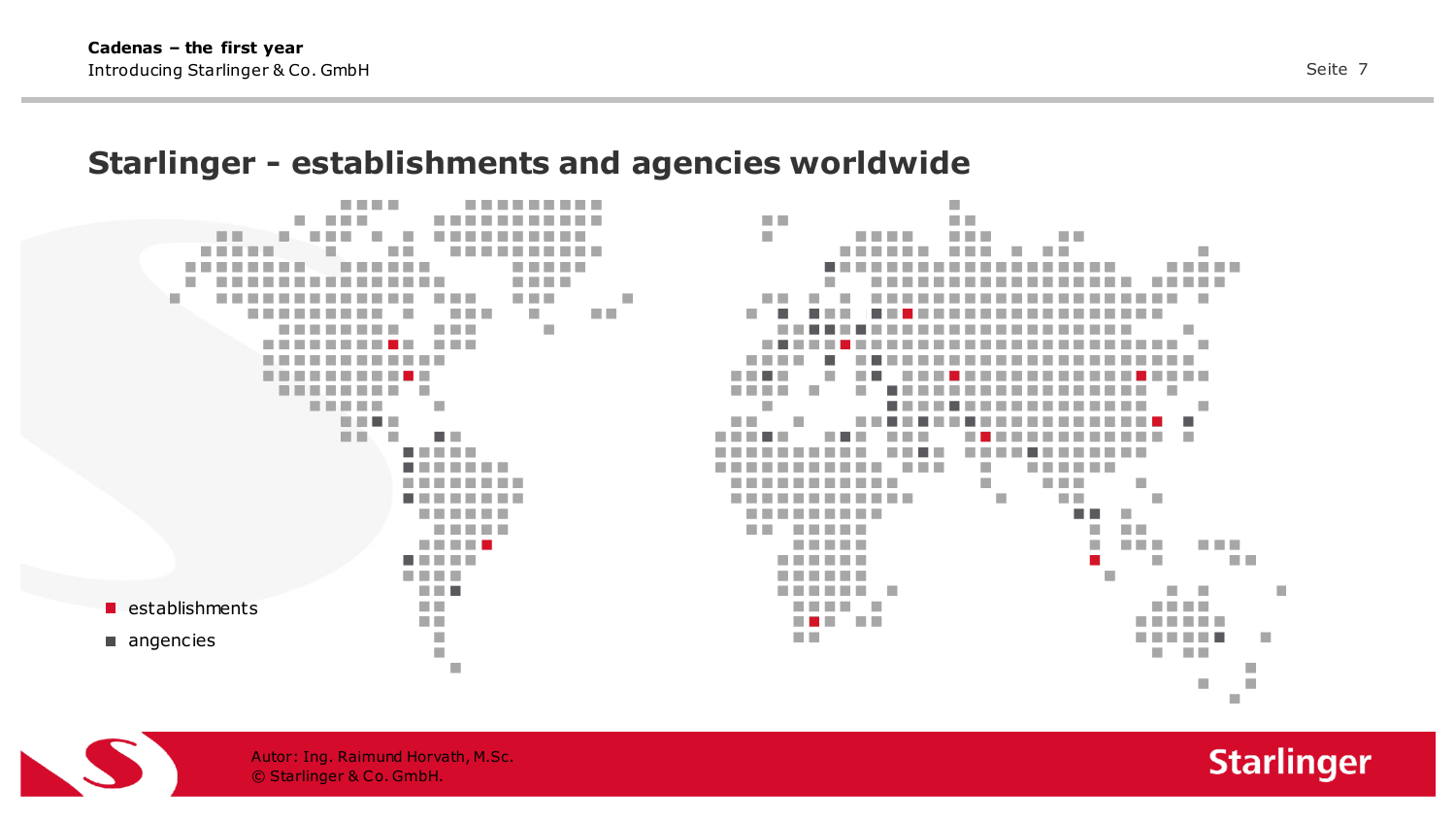#### **Starlinger – customers world wide**







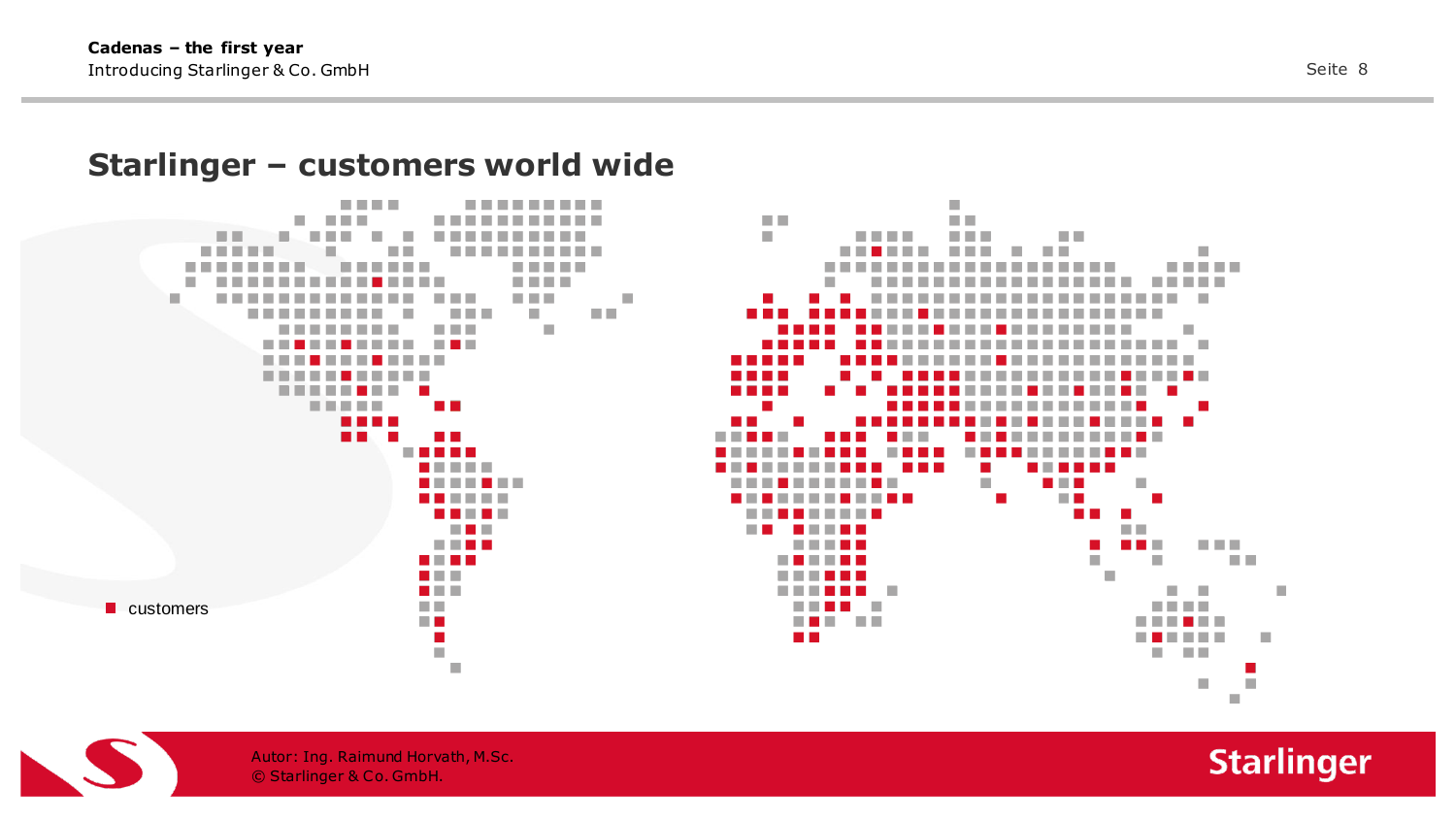#### **Product Range**

- Tape extrusion lines
- Circular looms
- Coating lines
- Printing machines
- Tubing lines
- Sack conversion lines
- Laboratory and testing equipment
- Plastics recycling and treatment lines





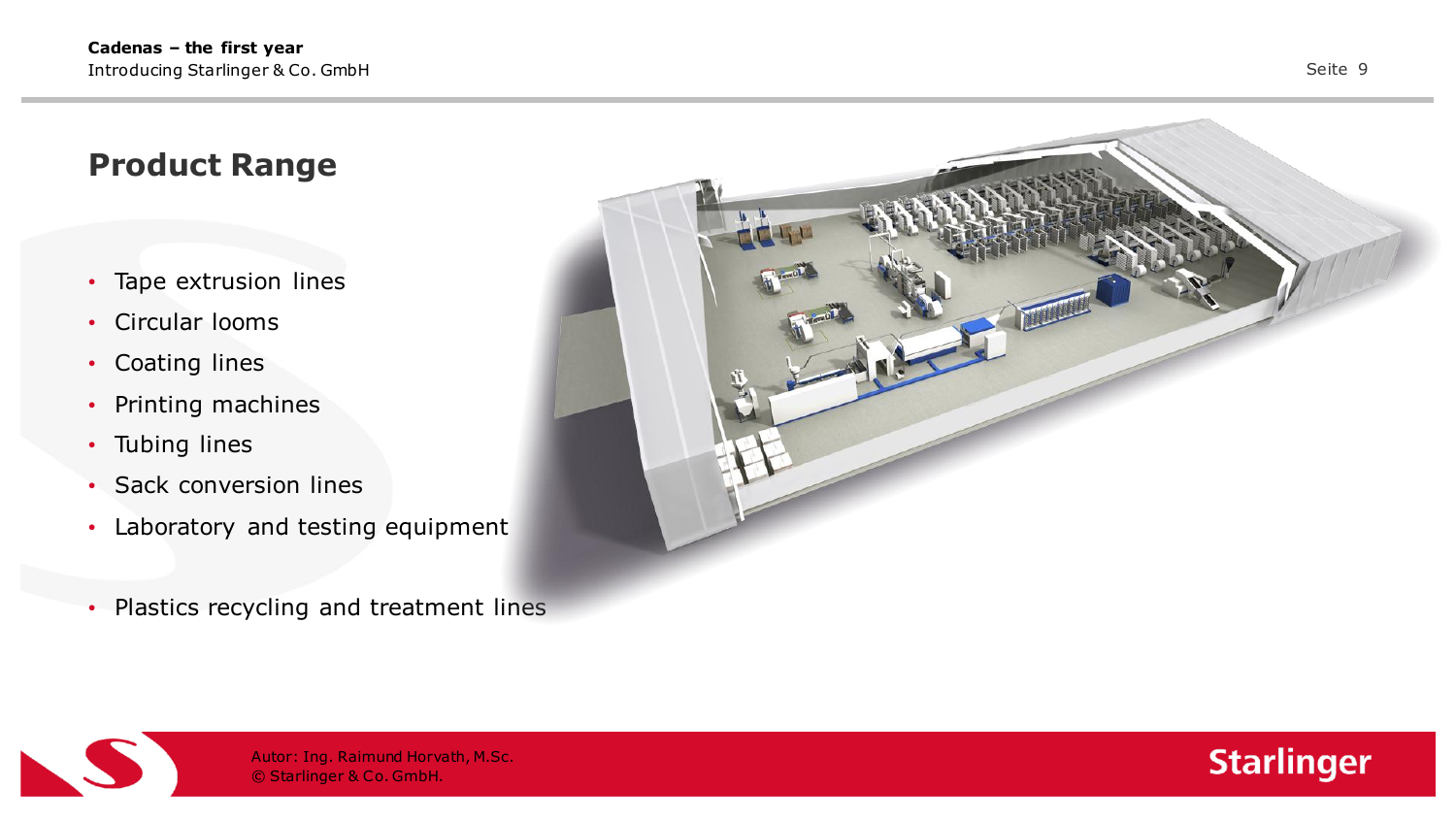# **Initial status and basis of purchase decision**

Dare we, to see things as they are. *Albert Schweitzer, alsatian Philosopher*



Author: Ing. Raimund Horvath, M.Sc. **Author:** Ing. © Starlinger & Co. GmbH.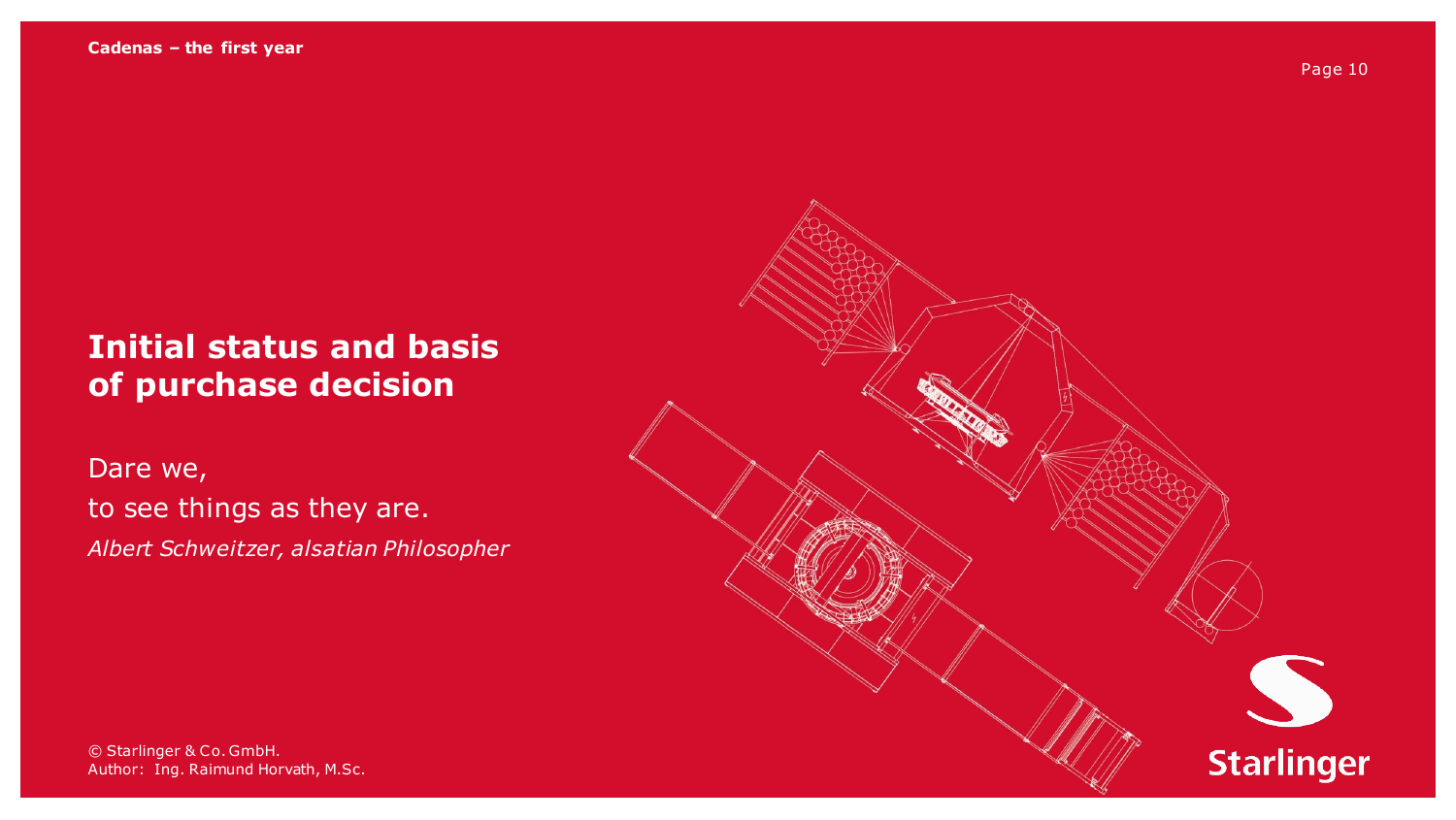## **Initial status and basis of purchase decision**



- ERP: ABAS
- CAD-System: One Space Designer
- PDM: Model Manager
- text retrieval in order to search for parts in ERP and PDM
- no connection between ERP and PDM
- no naming rules
- Maverick-Buying by a lack of communication between the design teams



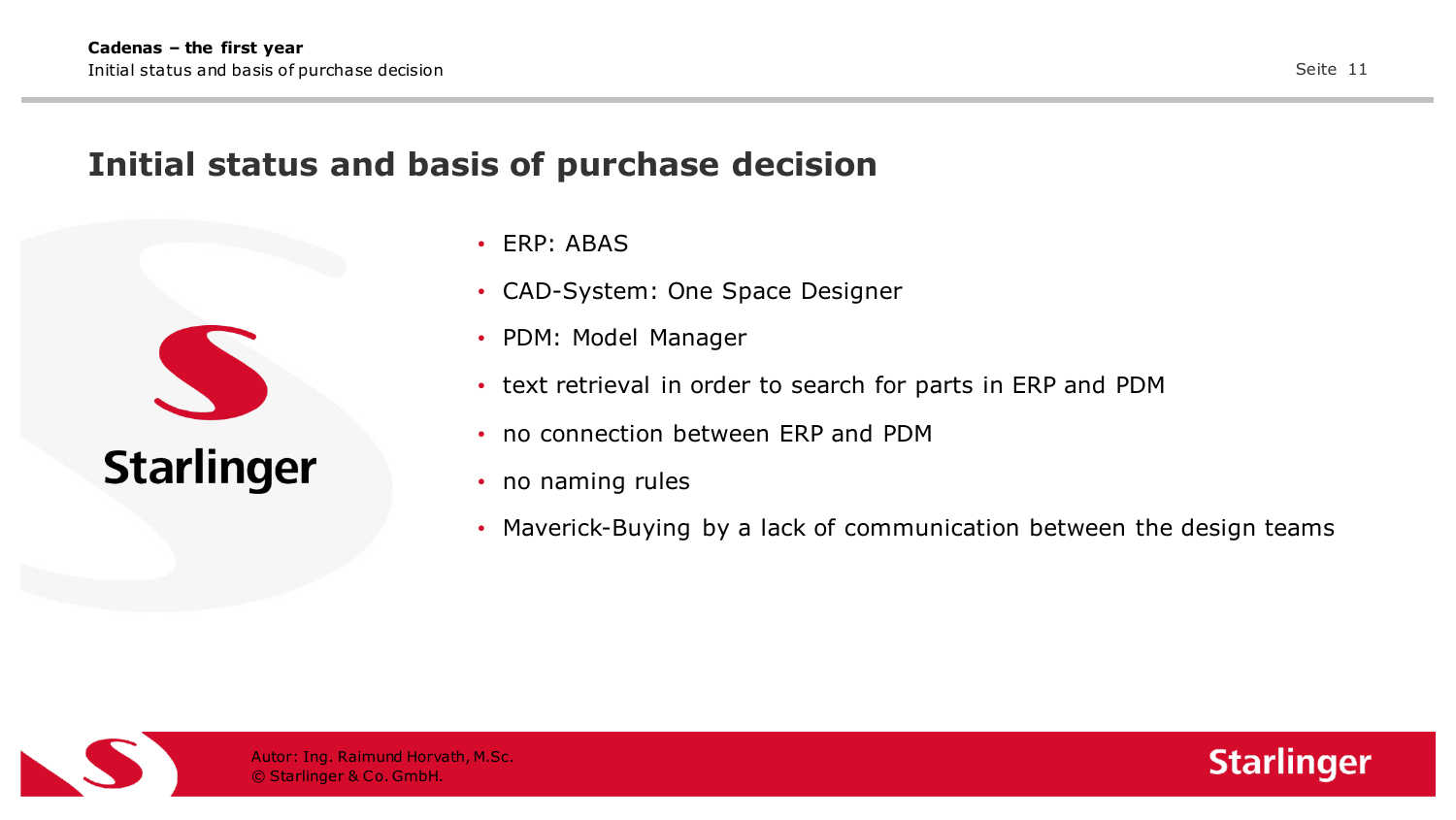# **Initial status and basis of purchase decision**



#### **Number of newly created ERPitems for self designed parts**





© Starlinger & Co. GmbH. Autor: Ing. Raimund Horvath, M.Sc. **Starlinger**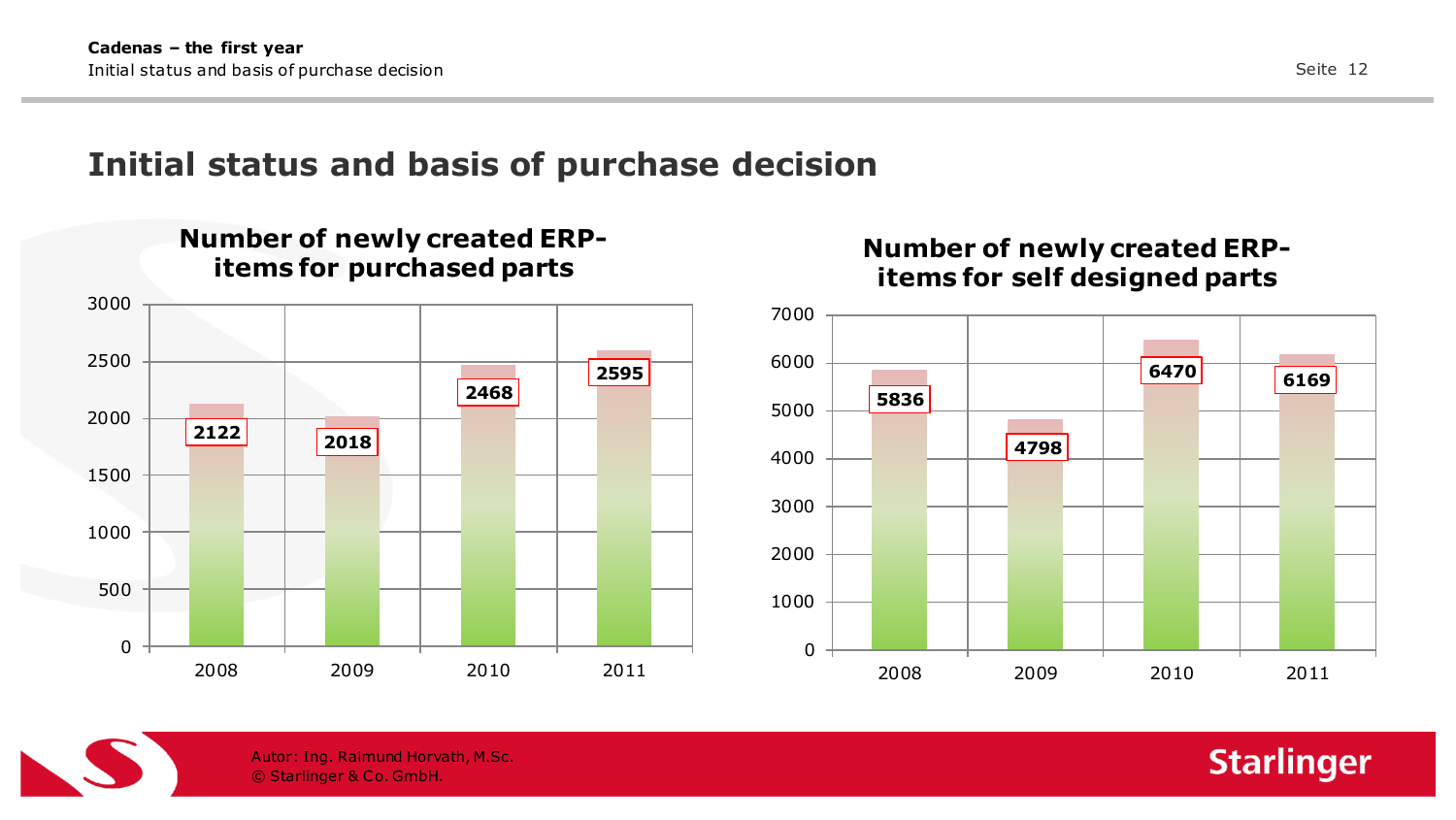## **Initial status and basis of purchase decision**



ROI strategisches Teilemanagementsystem Überarbeitet

- costs:
	- license fees, consulting and customization
	- maintenance costs
- best case:
	- optimal avoidance of duplicates
	- maximal process costs
- worst case:
	- minimal avoidance of duplicates
	- minimal process costs

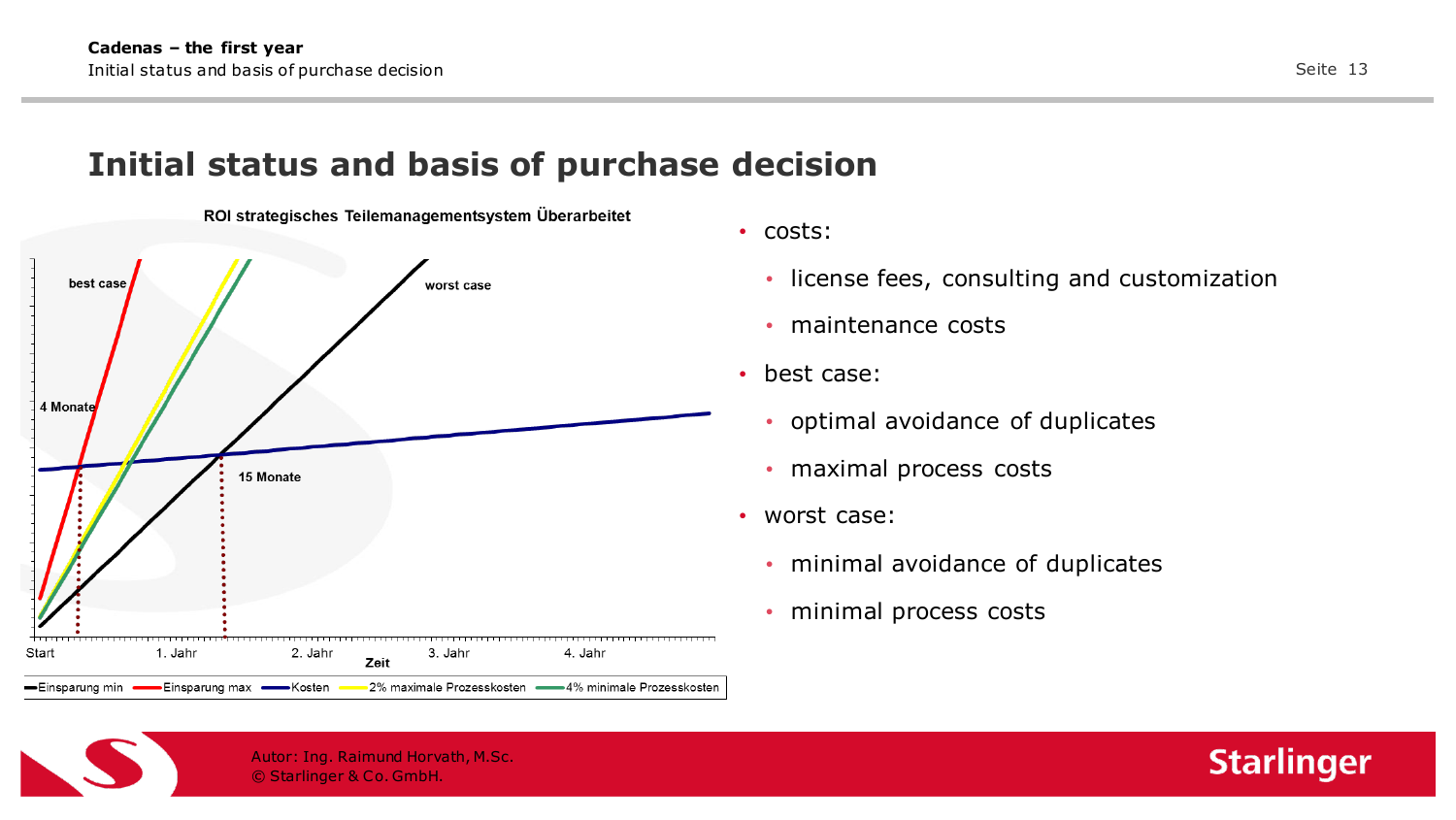## **Implementation and results**

#### Who has no patience with little things, will fail in the big plan

*Konfuzius, chinese Philosopher*

Author: Ing. Raimund Horvath, M.Sc. **Author:** Ing. © Starlinger & Co. GmbH.

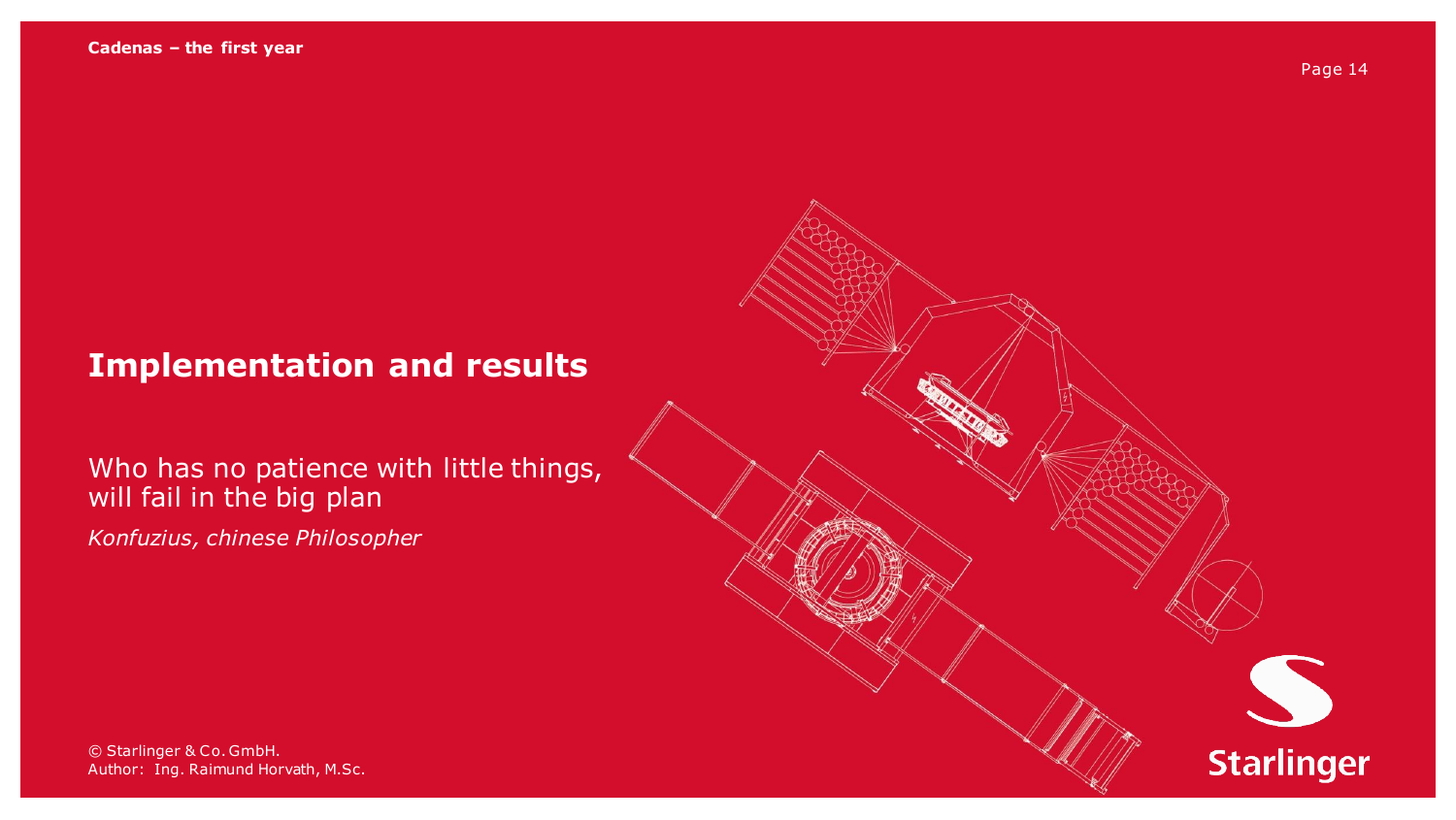#### **Implementation and results**



**Starlinger**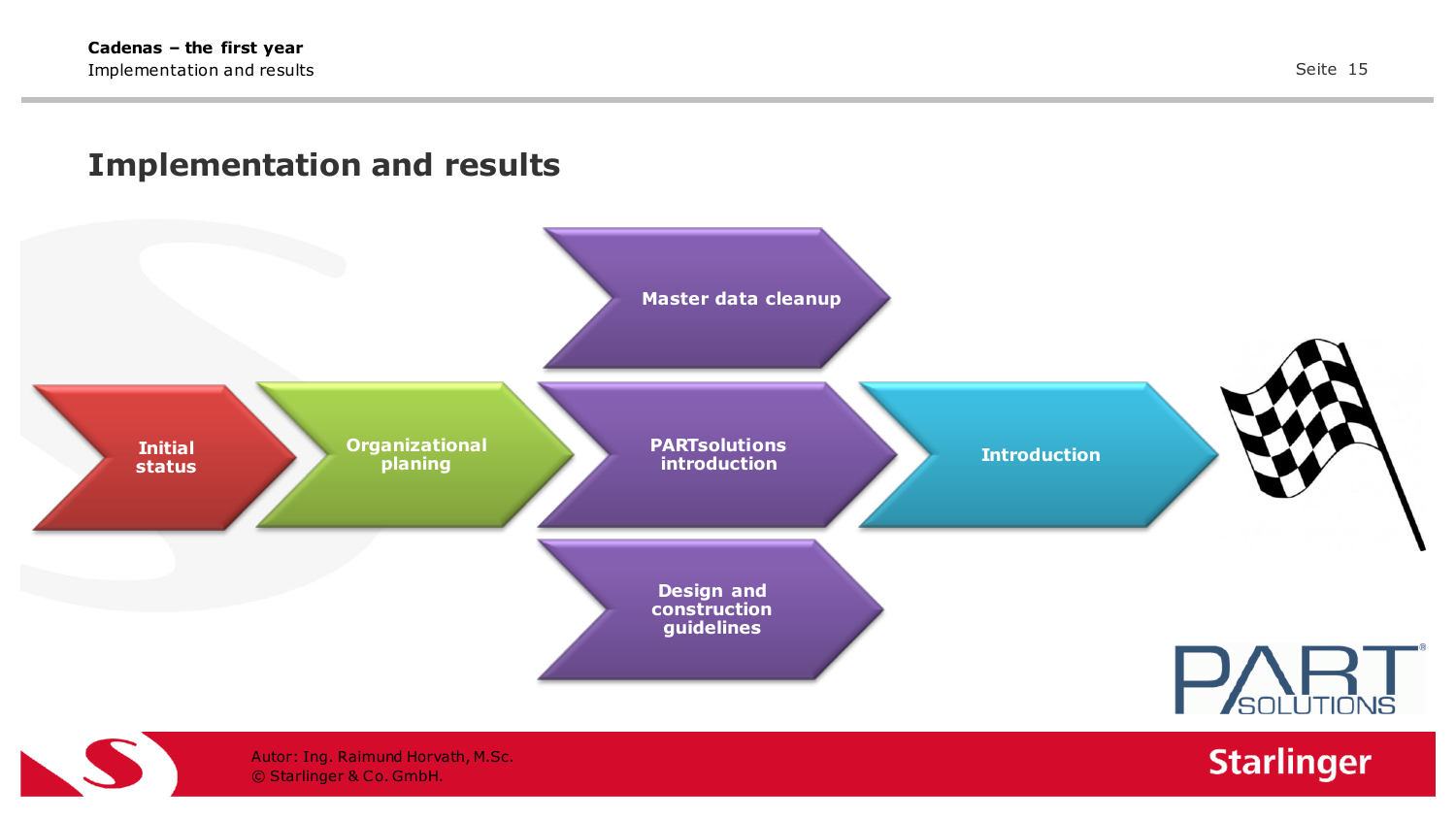#### **Implementation costs**



- Staff unit has proven itself as a project manager
- Early involvement of the management strengthened confidence in the project
- simple and non-bureaucratic cooperation with CADENAS
- identification with the project
- external expenses Ca. 200 hours
- internal effort Ca. 475 hours



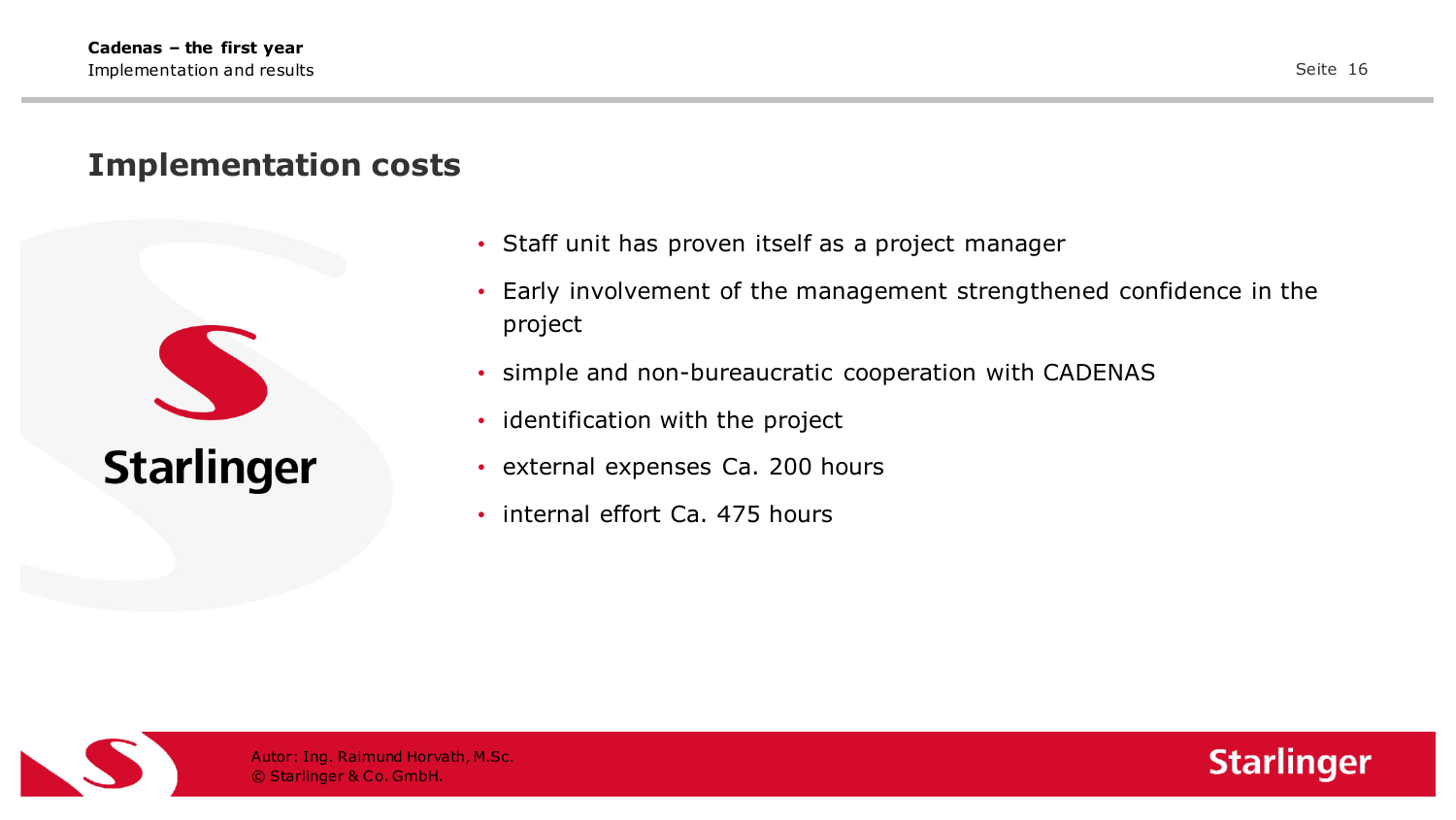#### **Development of newly created ERP-Items**



**Number of newly created ERP-items** 

#### **Number of newly created ERP-items for self designed parts**





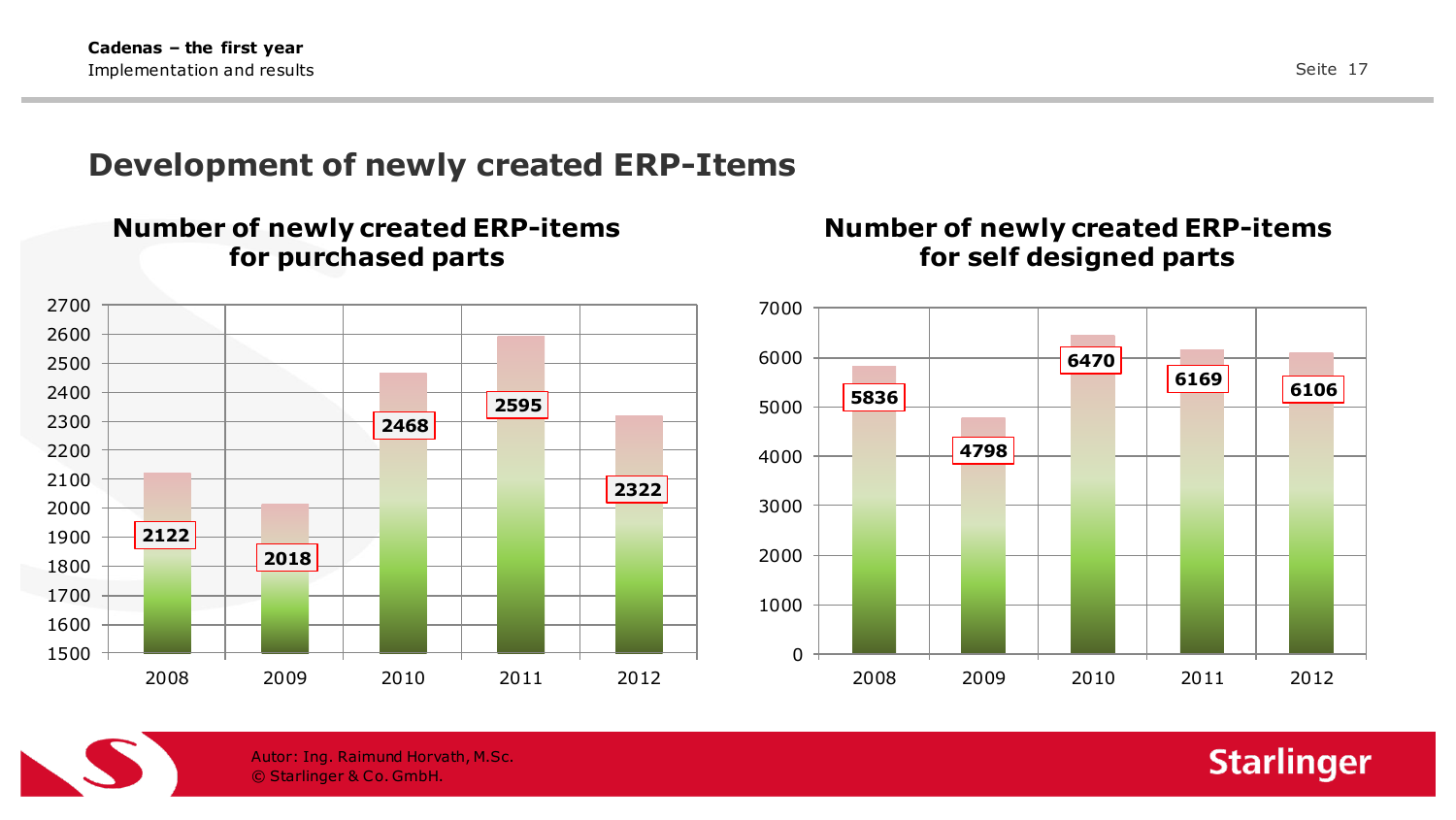#### **Positiv sideeffects**

- supplier consolidation
- closer cooperation with suppliers who have a PARTSolutions catalog
- increase of design quality through proper models
- substantial increase in the master data quality
	- PDF data sheets in the ERP item master
	- Naming of ERP items unified







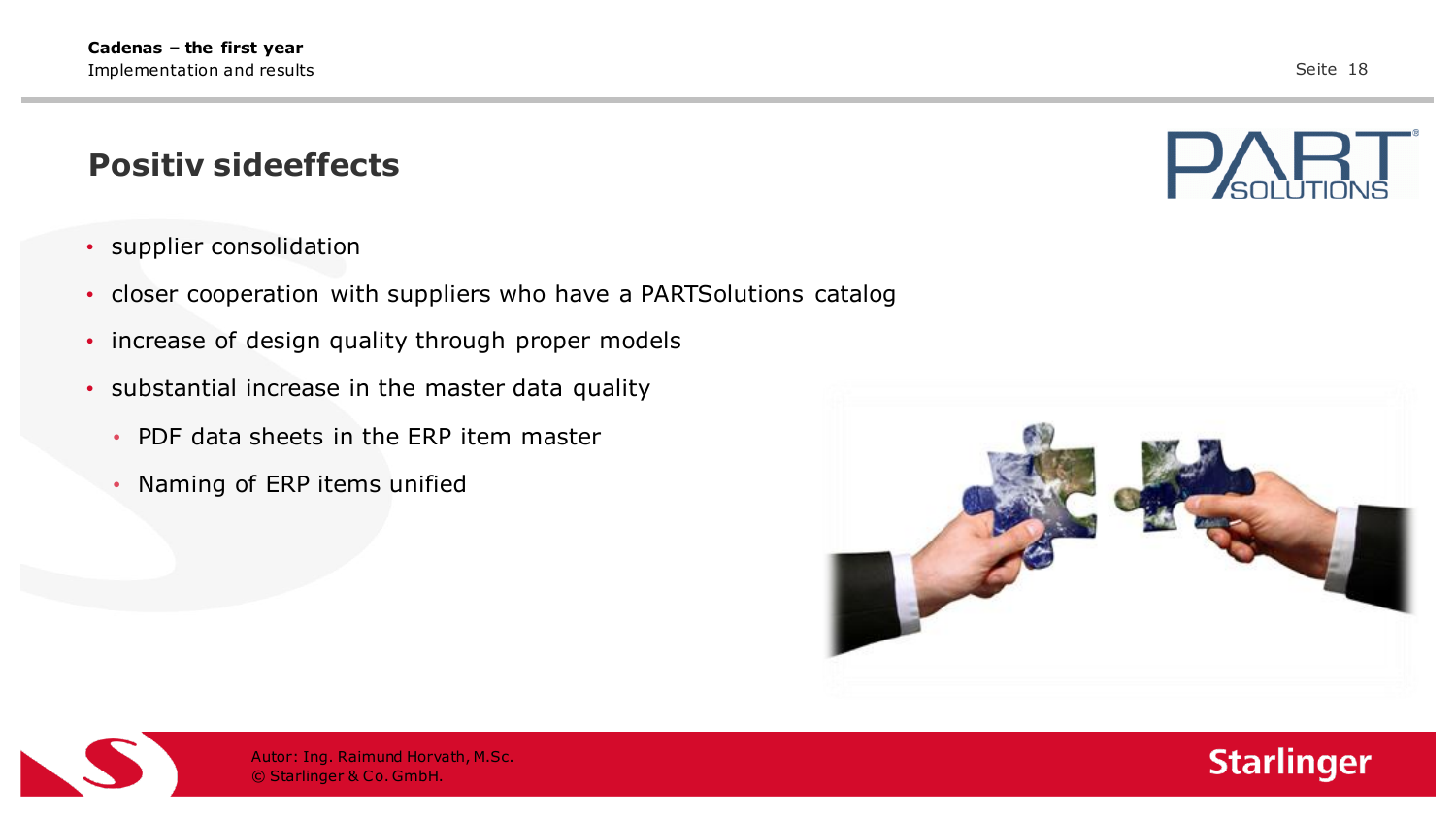#### **Spreading in other departments**

- Customer Service Center
	- sourcing of parts in foreign countries
	- finding alternative suppliers
- Logistics and purchasing
	- finding alternative suppliers
	- indipendent export of .stp for external workshops
	- optimizing the number of suppliers







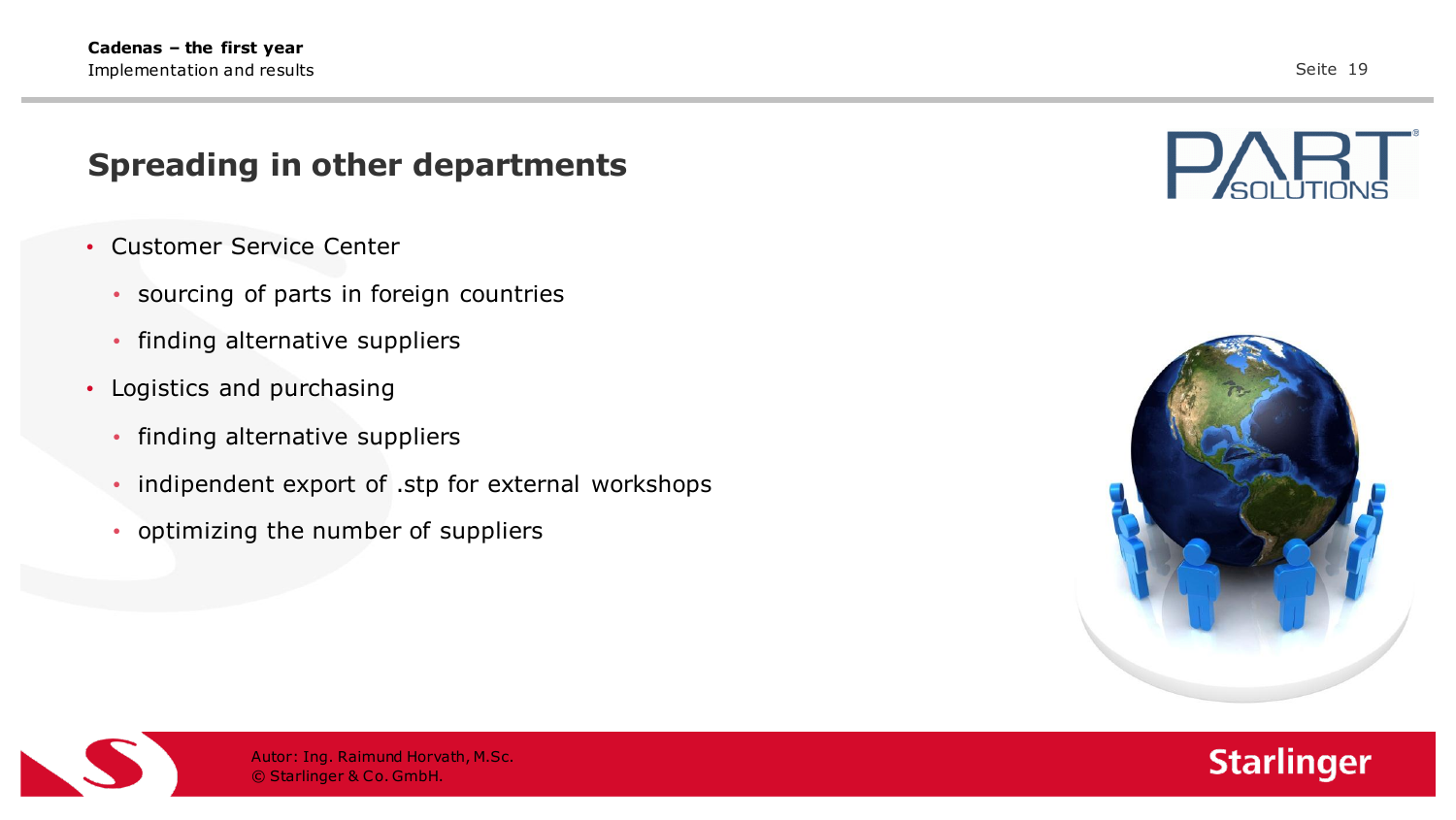#### **Lessons Learned**

- success can only come with acceptance by all users!
- important for the acceptance:
	- repetitive training and user meetings
	- Number of newly created ERP-items as a motivation for the design engineers
	- Explanation why a high variaty of parts is cost expensive
	- Powerful solution







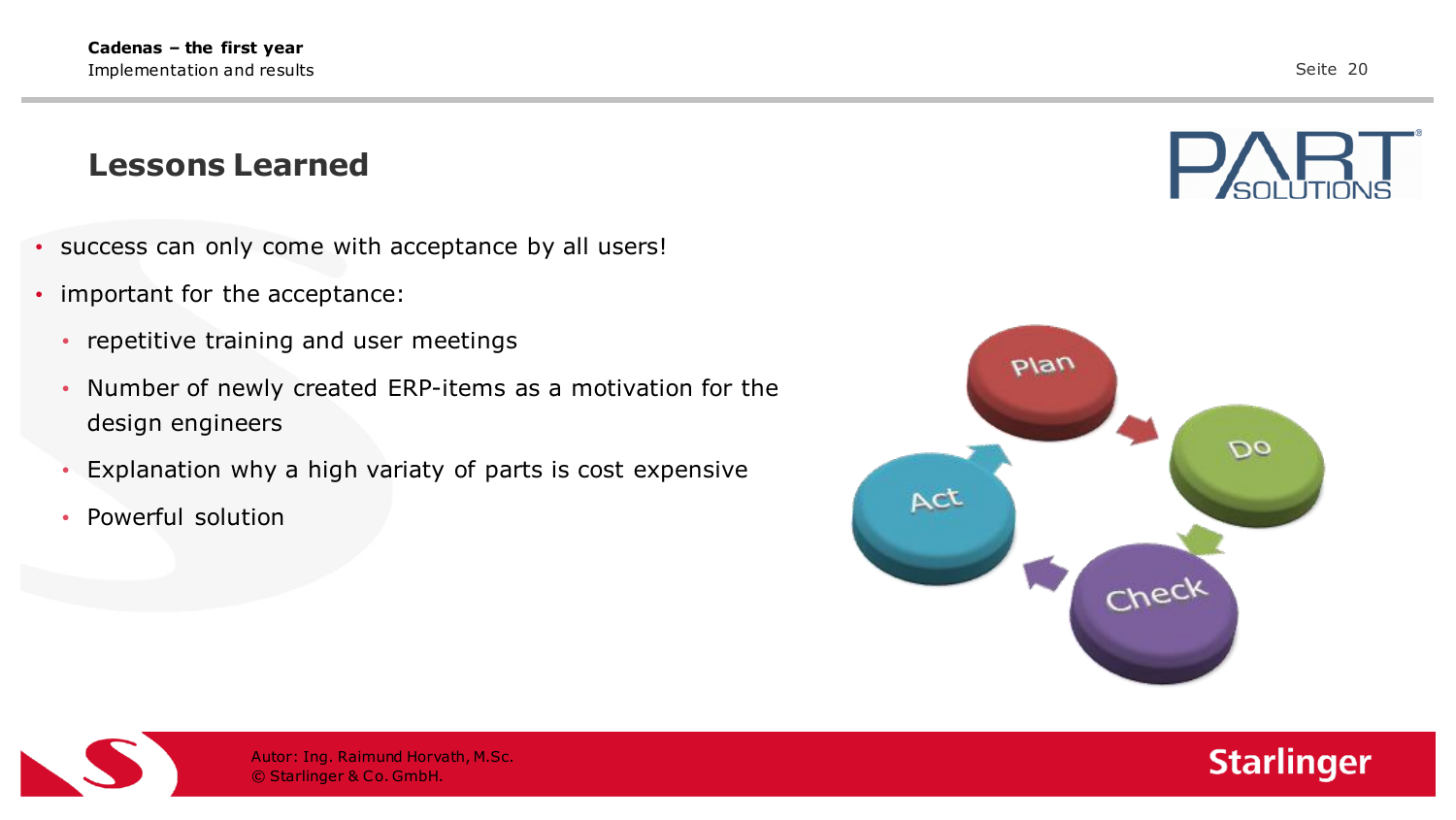#### **Next Steps**

- Unterstützung der Konstruktion im Bereich des Kosten-Forecasts
	- Support the designers at target-costing tasks
	- Cost estimates of construction without the need of a drawing
- Implementation of the system in the goods acceptance department